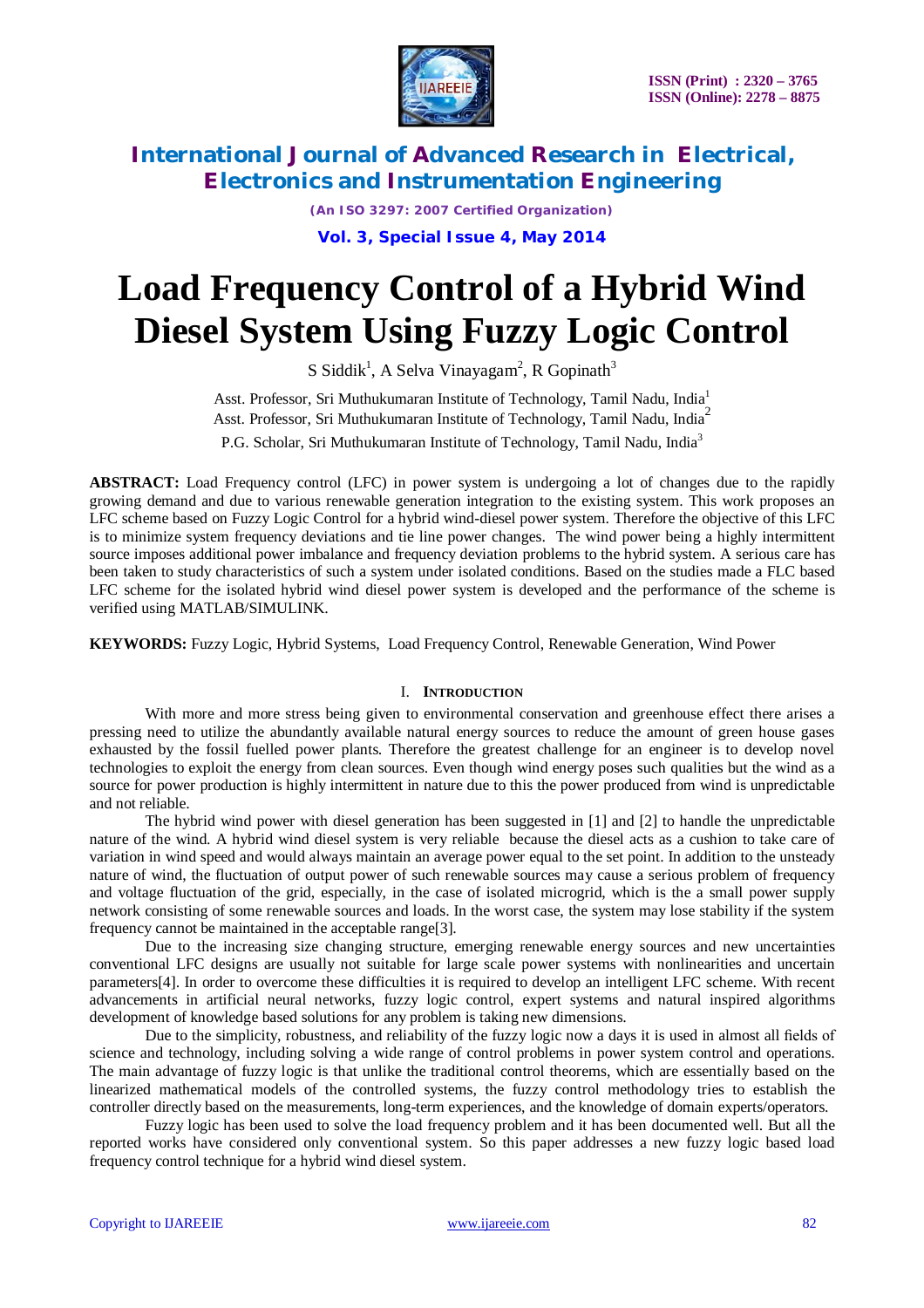

*(An ISO 3297: 2007 Certified Organization)*

### **Vol. 3, Special Issue 4, May 2014**

#### II. **MODEL DISCRIPTION**

The basic configuration of an isolated hybrid wind diesel power generation system is shown in Fig 1 The PPC (Programmable Pitch Control) is installed in the wind side while the governor is installed in the diesel side. In additional the random wind energy supply, it is assumed that loads with sudden change have been placed in this system. These result in a serious problem of large frequency deviation in the system such power variations and frequency deviations severely affect the system stability. The life time of machine apparatuses on the load side affected by such large frequency deviations will be reduced. For mathematical modeling, the transfer function block diagram used in this study is shown in Fig 2. The PPC is a 1<sup>st</sup> order lead lag controller with single input feedback of frequency deviation of wind side. The hybrid diesel power generation proposed with Programmable Pitch Controller (PPC) in the wind side can be expected to be a cost effective device for reducing frequency deviations.



FIG. 1 BASIC CONFIGURATION OF A ISOLATED WIND DIESEL SYSTEM



FIG. 2 HYBRID SYSTEM TRANSFER FUNCTION MODEL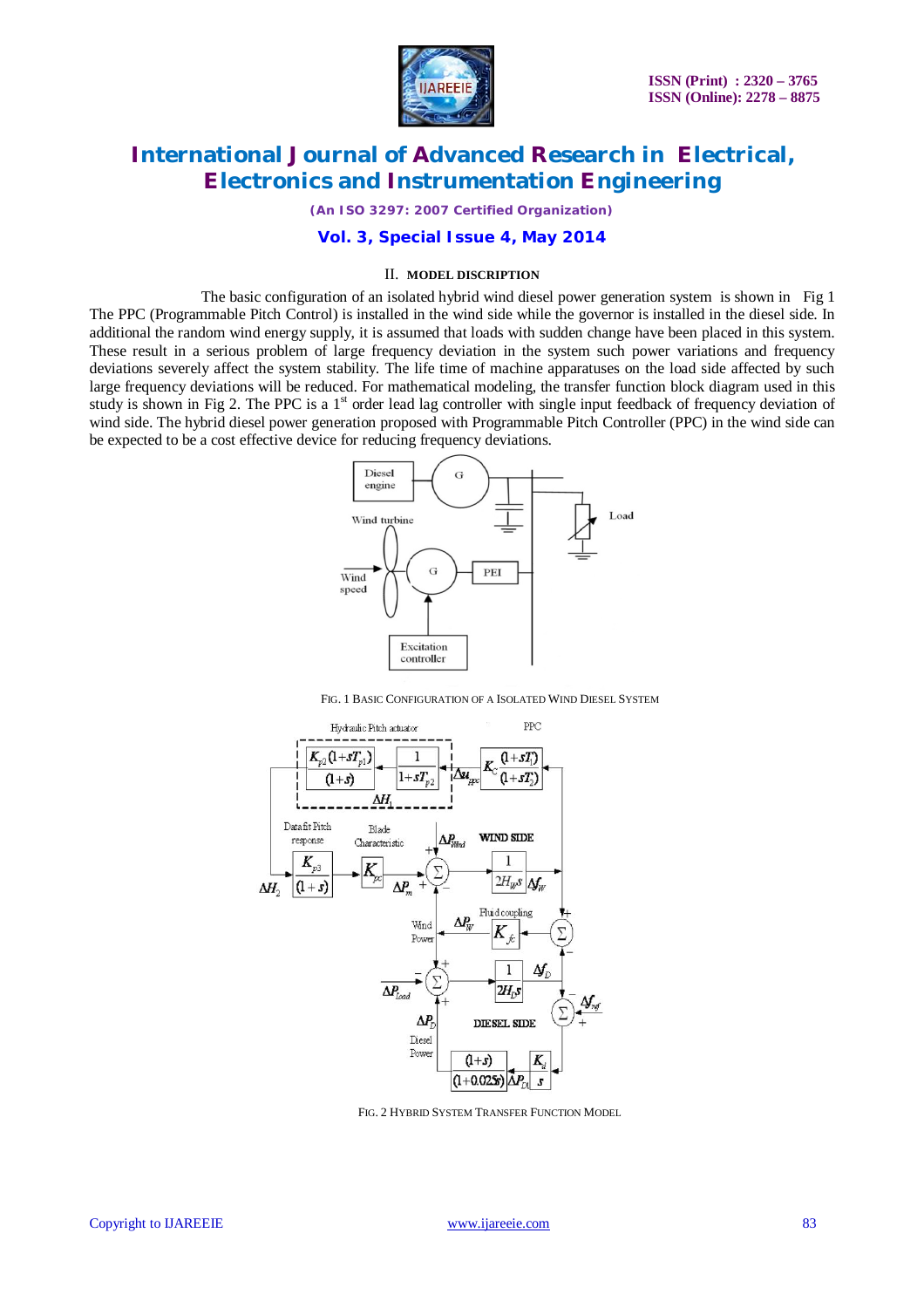

*(An ISO 3297: 2007 Certified Organization)*

### **Vol. 3, Special Issue 4, May 2014**

The state equation of linearized model in Fig 2 can be expressed as follows[4]

$$
\Delta \dot{X} = A\Delta X + B\Delta u_{PPC} \tag{1}
$$

$$
\Delta Y = C\Delta X + D\Delta u_{PPC} \tag{2}
$$

$$
\Delta u_{PPC} = K(s) \Delta f_w \tag{3}
$$

#### III. **FUZZY LOGIC CONTROL**

Fuzzy logic is an approach to computing based on "degrees of truth" rather than the usual "true or false" (1 or 0) Boolean logic on which the modern computer is based. The idea of fuzzy logic was first advanced by Dr. Lotfi Zadeh of the University of California at Berkeley in the 1960s.

A fuzzy logic controller consist of four sections namely fuzzifier, inference mechanism, rule base and defuzzifier as shown in Fig



FIG. 3 STRUCTURE OF FUZZY LOGIC

Generally the design of a fuzzy logic based controller has four steps as follows

- Step 1) Defining the input and output variables with their ranges
- Step 2) Fuzzification of the input and output crisp values into fuzzy sets
- Step 3) Defining an inference mechanism and forming rule base
- Step 4) Defuzzifying the output fuzzy sets into crisp values

In case of LFC for the purpose of design of fuzzy controller the ACE (e) and its derivative (de) are taken as two inputs i.e. they are used to as IF-part in the formation of rule base whose output gives the THEN-part. In this case as told above two inputs signals ACE (e) and its derivative dACE(de) are converted to fuzzy numbers first in fuzzifier using five membership functions. The membership function are defined as Positive Big (PB), Positive Small(PS), Zero (ZZ),Negative Small(NS),Negative Big (NB), Small (S), Medium (M), Big (B), very Big (VB), Very Very Big (VVB). Finally resultant fuzzy subsets representing the controller output are converted to the crisp values.

From Table 1 we can infer the rules which can be expressed in terms of IF-THEN statement as follows "IF ACE is **NS** and dACE is **PB** then the output is **VB**"

| TABLE 1   |
|-----------|
| RULE BASE |

|     |           | dACE<br>wwwww |           |           |            |            |  |
|-----|-----------|---------------|-----------|-----------|------------|------------|--|
|     |           | NB            | NS        | ZZ        | PS         | PB         |  |
| ACE | NB        | S             | S         | M         | M          | B          |  |
|     | <b>NS</b> | S             | M         | M         | B          | <b>VB</b>  |  |
|     | ZZ        | M             | М         | B         | <b>VB</b>  | <b>VB</b>  |  |
|     | PS        | M             | B         | <b>VB</b> | <b>VB</b>  | <b>VVB</b> |  |
|     | PB        | Β             | <b>VB</b> | <b>VB</b> | <b>VVB</b> | <b>VVB</b> |  |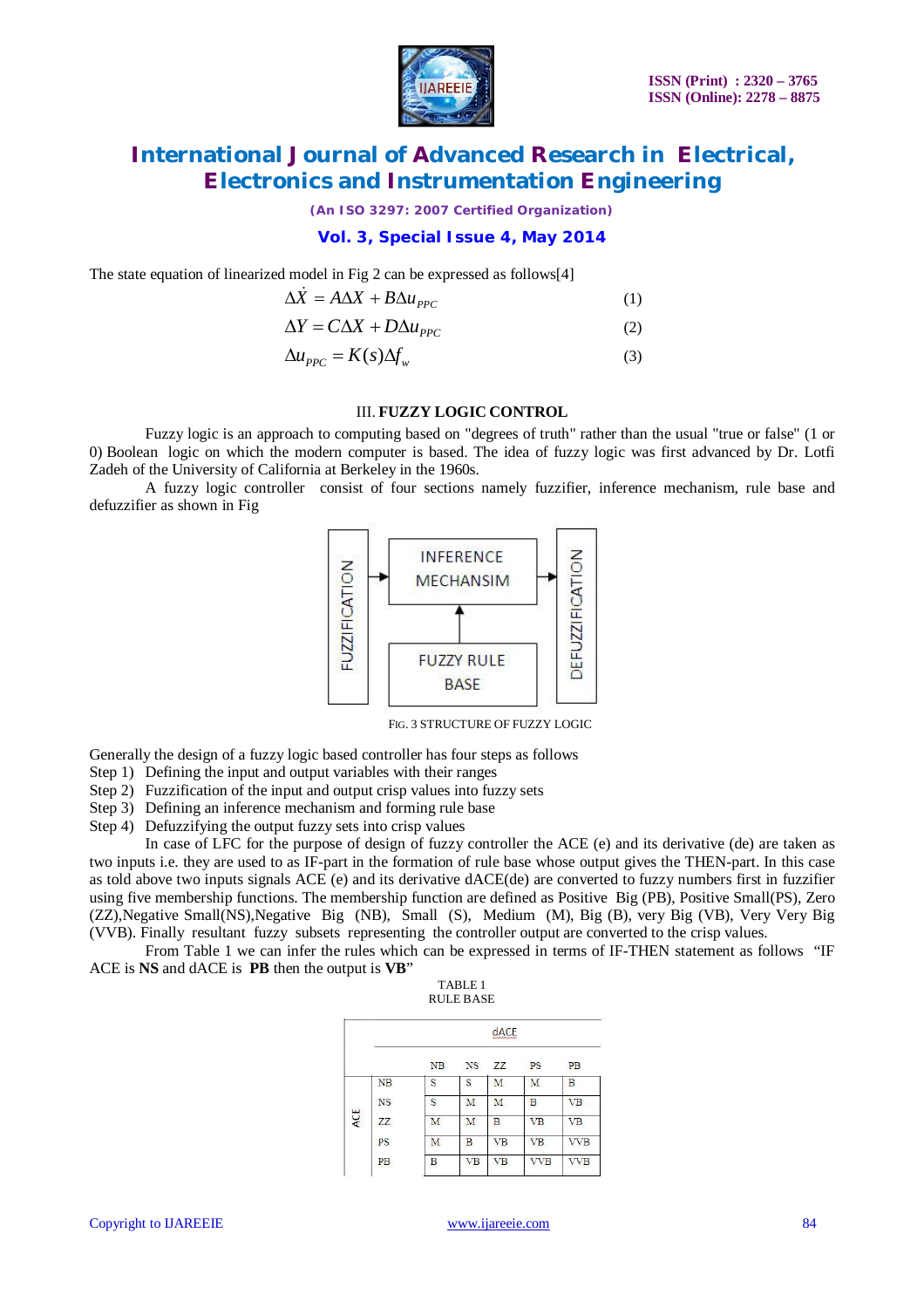

*(An ISO 3297: 2007 Certified Organization)*

#### **Vol. 3, Special Issue 4, May 2014**

#### **IV TEST SYSTEM**

To investigate the effectiveness of the proposed control a simulink model of wind diesel hybrid system has been developed as shown in the Fig. In order to prove the superiority of the proposed controller two cases are taken into considerations namely

- a. Step change in Load
- b. variable wind Input.

Fig 4 shows the variable wind input applied using the simulink signal builder. Fig 5 and Fig 6 shows the test system with existing pitch control and proposed fuzzy logic controllers respectively



FIG 4 VARIABLE SPEED WIND INPUT

#### **V RESULTS**

The operation of a wind diesel hybrid system for a step load change with PPC and FLC are compared. MATLAB/SIMULINK environment was used to design, test and validate the effectiveness of the two LFC schemes. Fig 7&8 shows the frequency response of the hybrid wind diesel system for step load changes. From Figure 7 we can see that the frequency deviations of the system has reduced to zero. Comparing the frequency response results with PPC it is quite apparent that the FLC highly improves the frequency response of the hybrid wind diesel system. Similarly fig 9and fig 10 shows the frequency response of the system for a variable wind speed input and again the superiority of the FLC can be verified.



FIG.5 HYBRID SYSTEM WITH PPC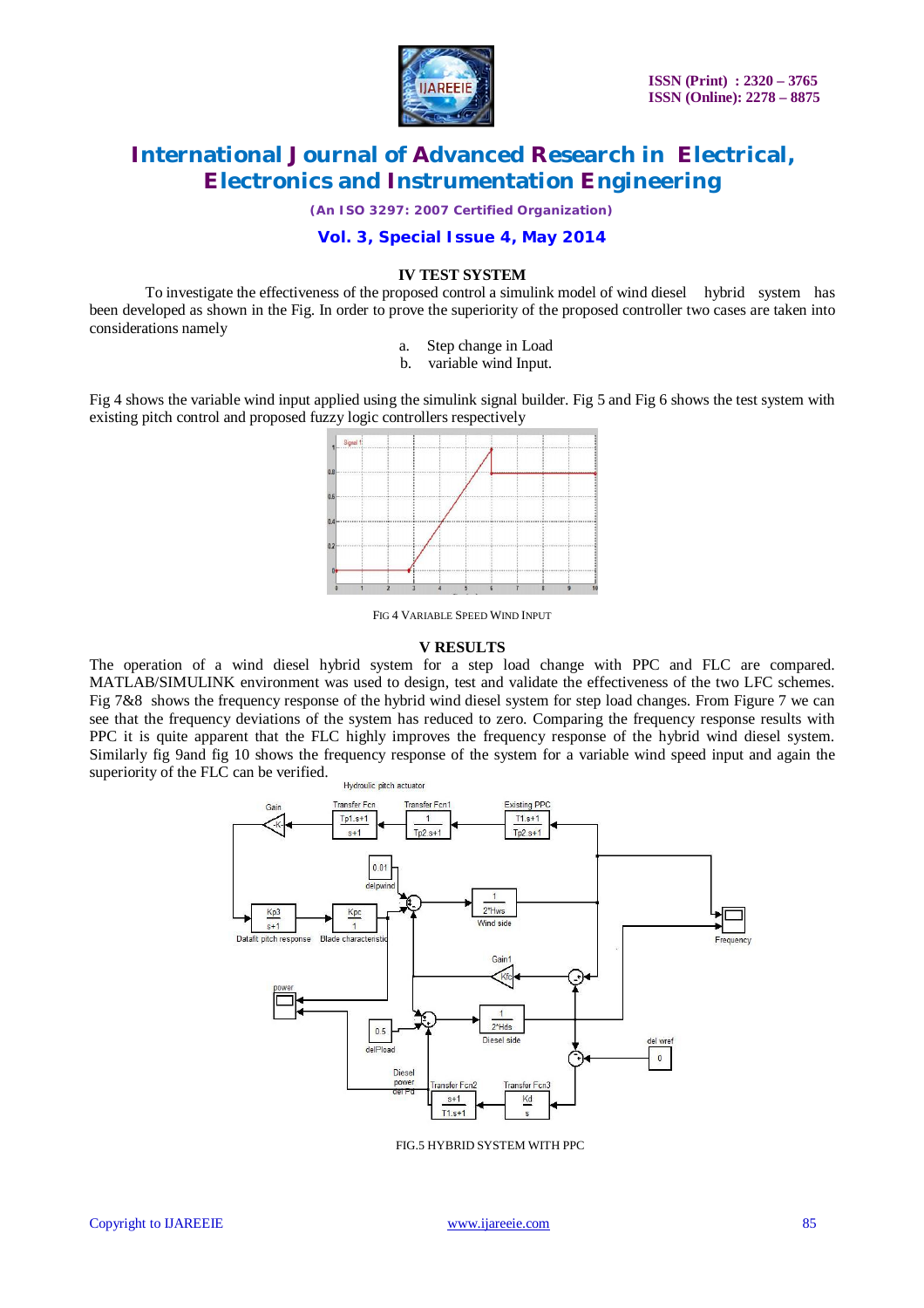

*(An ISO 3297: 2007 Certified Organization)*

### **Vol. 3, Special Issue 4, May 2014**



FIG. 6 HYBRID SYSTEM WITH FLC



FIG. 7 LFC OF HYBRID SYSTEM WITH PPC FOR VARIABLE LOAD





FIG. 8 LFC OF HYBRID SYSTEM WITH FLC FOR VARIABLE LOAD